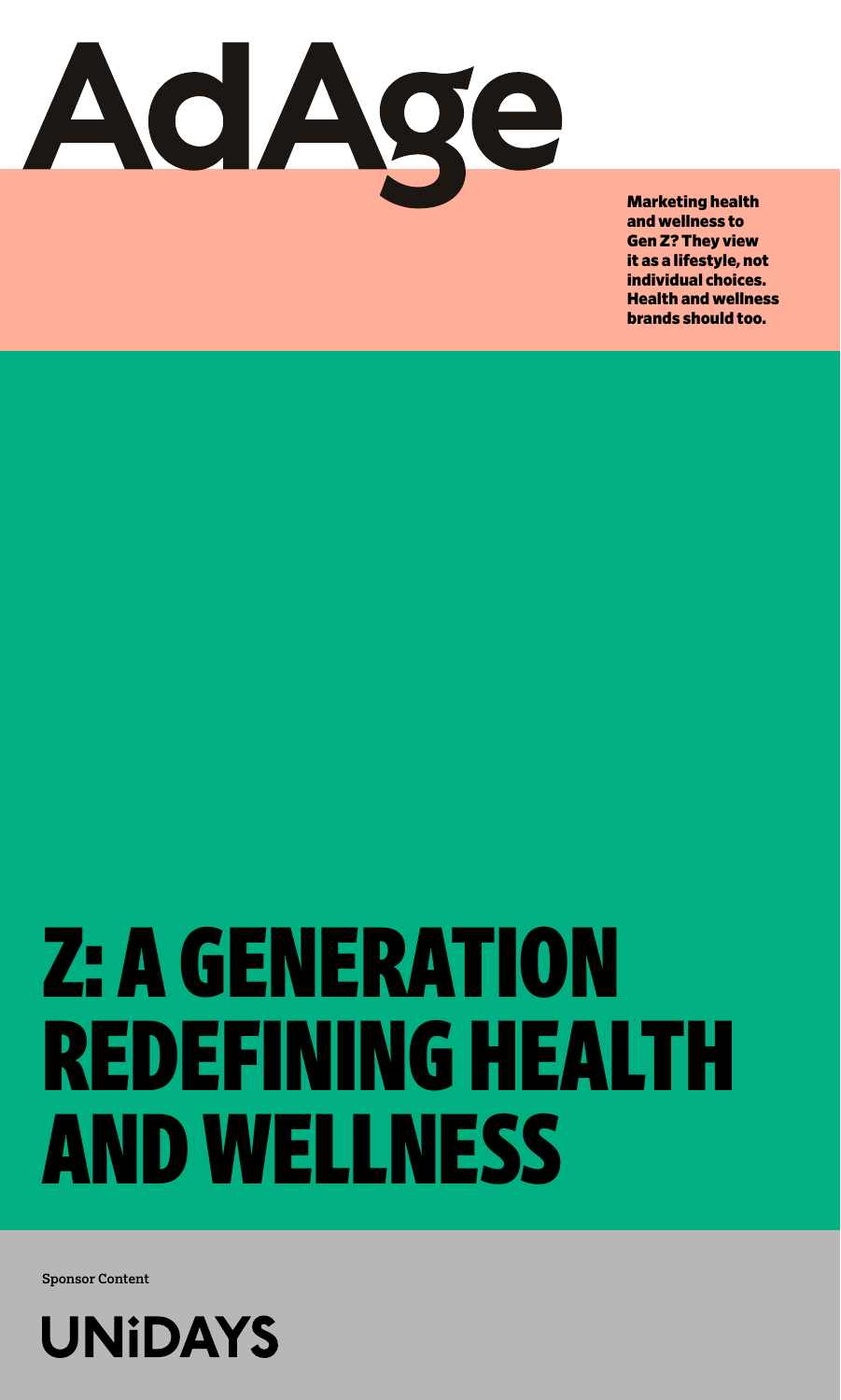

## Z: A GENERATION REDEFINING HEALTH AND WELLNESS

**At first glance**, Gen Zers might seem more like young geezers. They're cautious with their money and shy away from overextending themselves with credit cards. They choose their colleges and careers thoughtfully, and they pursue educations that create the least amount of debt.

Given that the oldest Gen Zers were born in the mid-1990s, these young men and women are mature and thoughtful beyond their years.

Older generations—from Baby Boomers and Gen X to Millennials—have tended to view health and well-being as individual areas of concern. Gen Z does not. For them, there is no line separating physical fitness,

healthy eating and mental well-being. All are interconnected as integral pieces of a greater holistic puzzle.

Student Affinity Network UNiDAYS recently conducted a survey of 12,269 Gen Zers from the U.S., U.K., Australia and New Zealand focused on health and well-being. The findings show that college-age Gen Zers around the world prioritize health and wellness as a central part of their lives. While the percentages vary by country, the differences are small. These Gen Zers are united in what concerns them the most:

• 72 percent say managing stress and mental health is their most important health and wellness concern.

**iStock**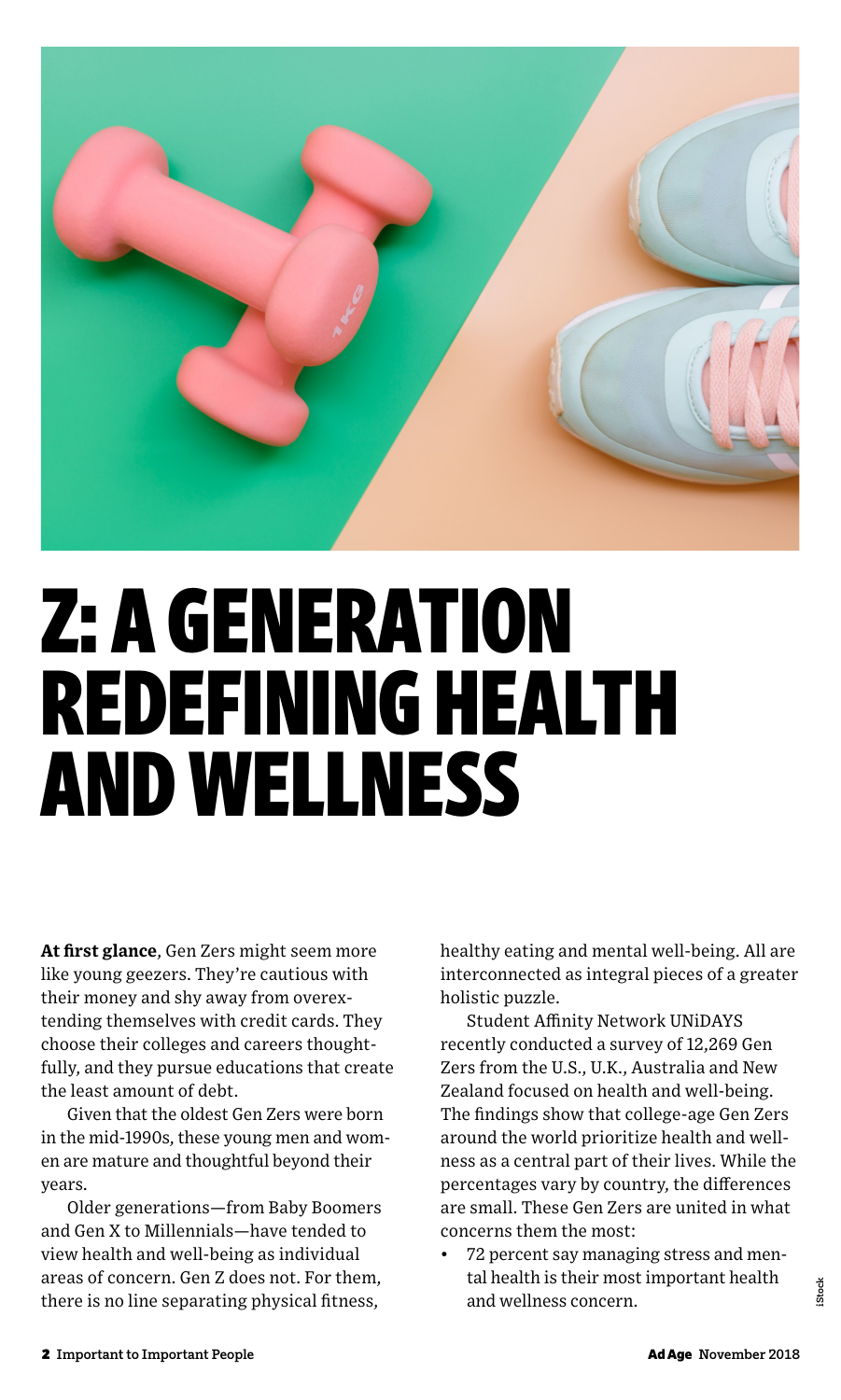- 68 percent state that a well-balanced diet is critical.
- 61 percent say exercise is a major concern.
- 60 percent believe getting enough sleep is another area of importance.

#### How to win with Gen Z now—and later

Considering Gen Z commands up to \$143 billion in U.S. spending power (according to estimates from Millennial Marketing), this generation promises a huge opportunity for brands. To connect with this group in the long run, health and wellness marketers might do well to consider a two-pronged approach:

- **1. Lay the groundwork for long-term engagement.** The key to winning Gen Z will be taking advantage of their views toward overall health and well-being that mind and body are integrated and working together, not competing.
- **2. Focus on their immediate needs.** When crafting campaigns to reach Gen Z, appeal to their time-strapped schedules by helping them understand how making time for one health-and-wellness area (going to the gym for exercise) will benefit another (quality of sleep improves).

#### Gen Zers use their friends and feet to find food and fitness

Marketers in this space should understand a key point about Gen Zers: They tend to learn about new foods and fitness programs from social media, family and friends rather than through traditional advertising. For example:

- 82 percent get tips on new restaurants and 64 percent find new gyms from family and friends.
- 71 percent discover new eateries and find new fitness opportunities through social media.
- 58 percent learn of a restaurant and 22 percent find new workout clubs while walking to school or through their neighborhoods.
- 33 percent find new places to eat and 43 percent discover new health clubs through blogs and influencers.
- Only 25 percent discover new restaurants and gyms from TV commercials.

Gen Z's Healthy Food Choices

**What is your go-to healthy menu item?**



**Source: UNiDAYS 2018 Health Survey, answers multiselected, all respondents.**

#### Fast and good: Food and Gen Z

For Gen Zs, healthy food choices are important, but they struggle to find time in their busy lives to eat the way they want to, or in a way they'd consider healthy. While 41 percent say they eat fast food at least weekly, that doesn't necessarily mean fries and burgers. For Gen Z, "fast food" can also mean quick, healthy, on-the-go meal options, not just foods that satisfy cravings for fat and salt.

It's no surprise then that 52 percent would opt for a weekly healthy meal-delivery service if it were available. Still, it appears you can't beat the traditional supermarket: 92 percent of Zers say they buy their groceries in-store as opposed to ordering online.

**Marketing opportunities:** To entice Gen Zers on a consistent basis, restaurants should consider offering student pricing for healthy, convenient, cost-effective and quality-centric menu options, making sure to communicate it both online and off. For grab-and-go,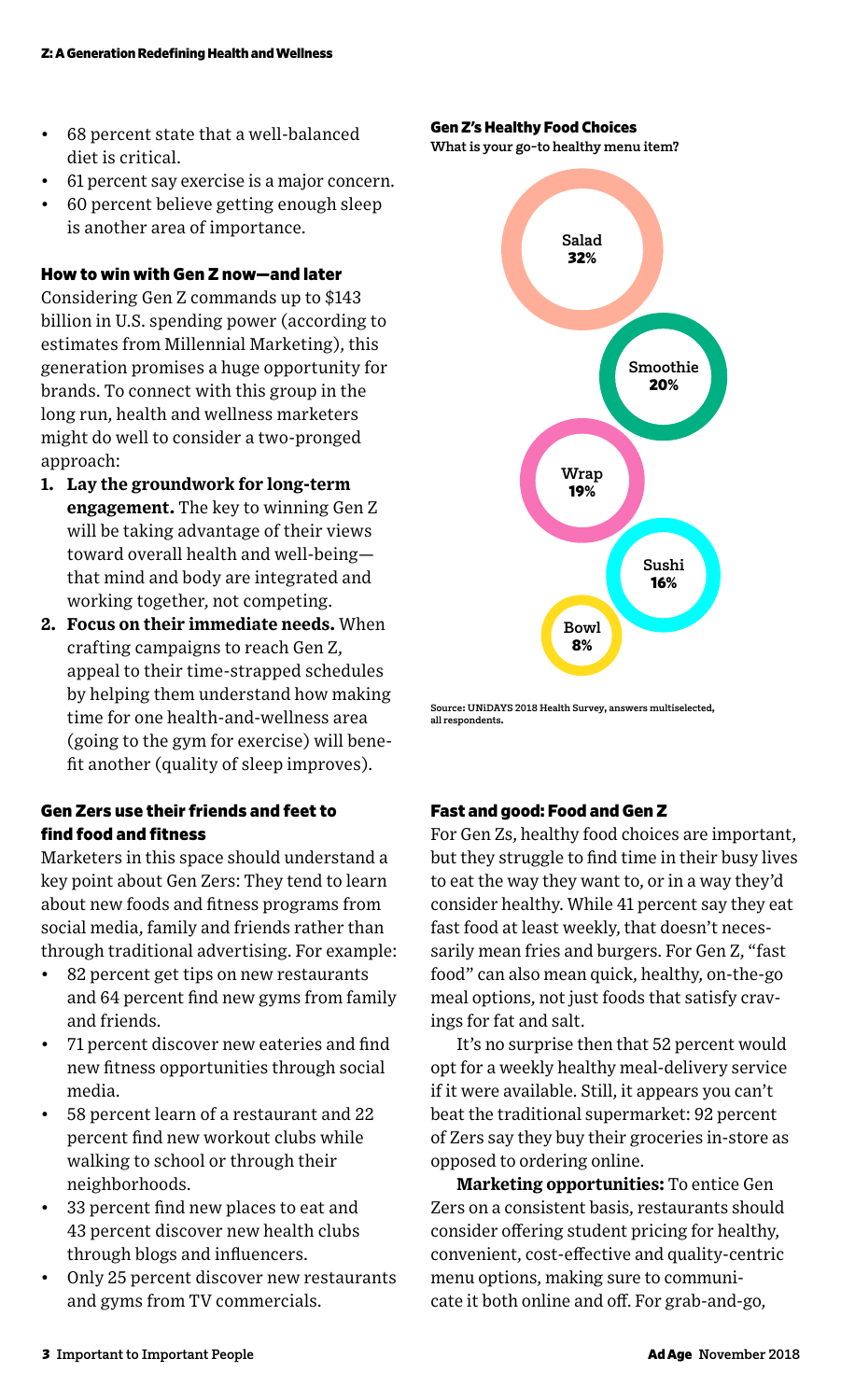#### Z: A Generation Redefining Health and Wellness

#### How Gen Z Eats

**What types of diets are you into?**



**Source: UNiDAYS 2018 Health Survey, answers multiselected, all respondents.**

#### Gen Z's Favorite Ways to Work Out by Gender

**What's your preferred form of exercise?**



**Source: UNiDAYS 2018 Health Survey, answers multiselected, all respondents.**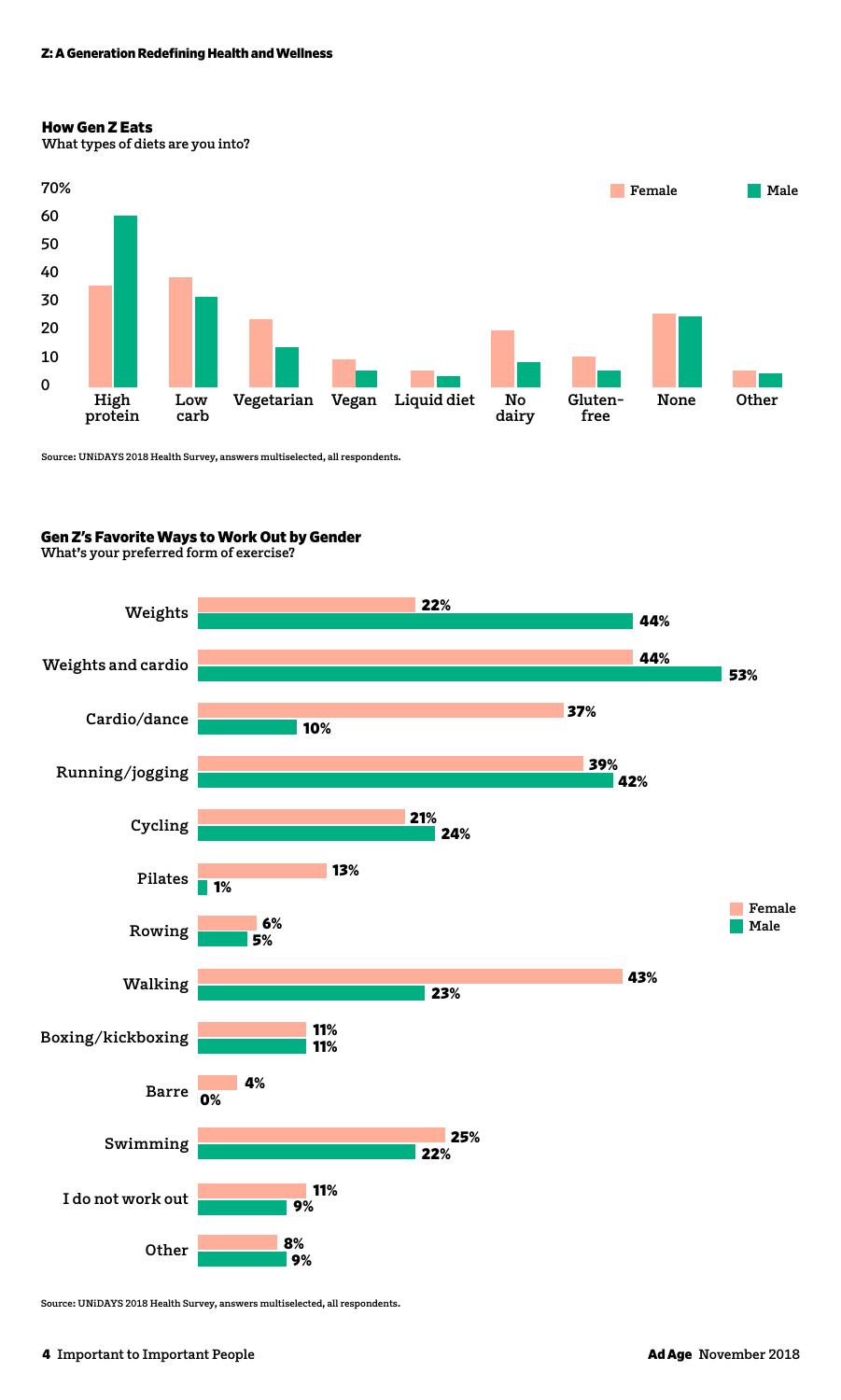brick-and-mortar still matters. Eateries should consider offering options for "fast food" in physical locations and as a healthy meal delivery service.

#### Working it out, throughout: three facets of Gen Z fitness

Fitness and exercise are important to Gen Zers, as many view working out as a priority for their long-term health. Forty-nine percent work out one to three times a week, with 19 percent pushing for four to five times a week.

Fitness companies should think creatively when engaging Gen Z. For example:

- **Offer Gen Z students incentives** within fitness program offerings. Include perks such as free smoothies or juices, extra guest passes, online access to classes and discounted one-on-one training sessions.
- **Focus on value** through expanded offerings and innovative partnerships that provide holistic mind-and-body wellness not just for fitness club members, but for the community as well. Gen Z connects with brands that think beyond the bottom line and give back to others.
- **Take advantage of social media** and technology to provide experiences that incorporate digital and physical components. Live stream fitness classes to engage students virtually or deck out Instagram-worthy interiors to get Gen Zers sharing their experiences with friends.

#### Sweet spot for fitness: apps that add value

With technology being an integral part of their daily lives, it's no surprise that Gen Z uses apps to support their fitness efforts. In fact, of the 48 percent who use fitness apps:

- 65 percent of Gen Z respondents report using workout apps.
- 53 percent of respondents use food tracking/diet apps.
- 28 percent depend on wearable technology to track workouts and eating.

Overall, Gen Z men and women use health and fitness apps, but not necessarily for the same reasons. Usage of workout apps by gender is fairly consistent, with 61 percent of women and 62 percent of men saying

Forty-nine percent of Gen Zers work out one to three times a week, with 19 percent pushing for four to five times a week.

they use them. Similarly, wearable technology usage is also relatively similar for both women and men, at 26 percent and 30 percent, respectively.

What's the biggest divergence between genders? The use of food tracking and diet apps. Here, 52 percent of Gen Z women use dieting apps versus only 37 percent of men. This aligns with the 70 percent of women who say that eating a balanced diet is a key concern, with 47 percent also reporting that losing weight is important to them. However, these findings differ from the behavior of male survey respondents. Only 58 percent of men say eating a balanced diet is a concern and only 27 percent are concerned with losing weight.

**Marketing opportunities:** More Gen Zers use workout apps than pay for expensive gym memberships. Fitness app developers should focus on features that specifically appeal to this demographic. For example, fitness apps can empower students to become fitness influencers and broadcast their workouts for others to follow, or guide them through healthy eating at their campus dining halls.

As it stands, many fitness apps are highly specific, focused on a single aspect of wellness, such as step tracking, food diaries or daily yoga routines. Keeping in mind Gen Z's holistic mind-and-body view of wellness, fitness software developers have an exciting opportunity to partner with retailers, restaurants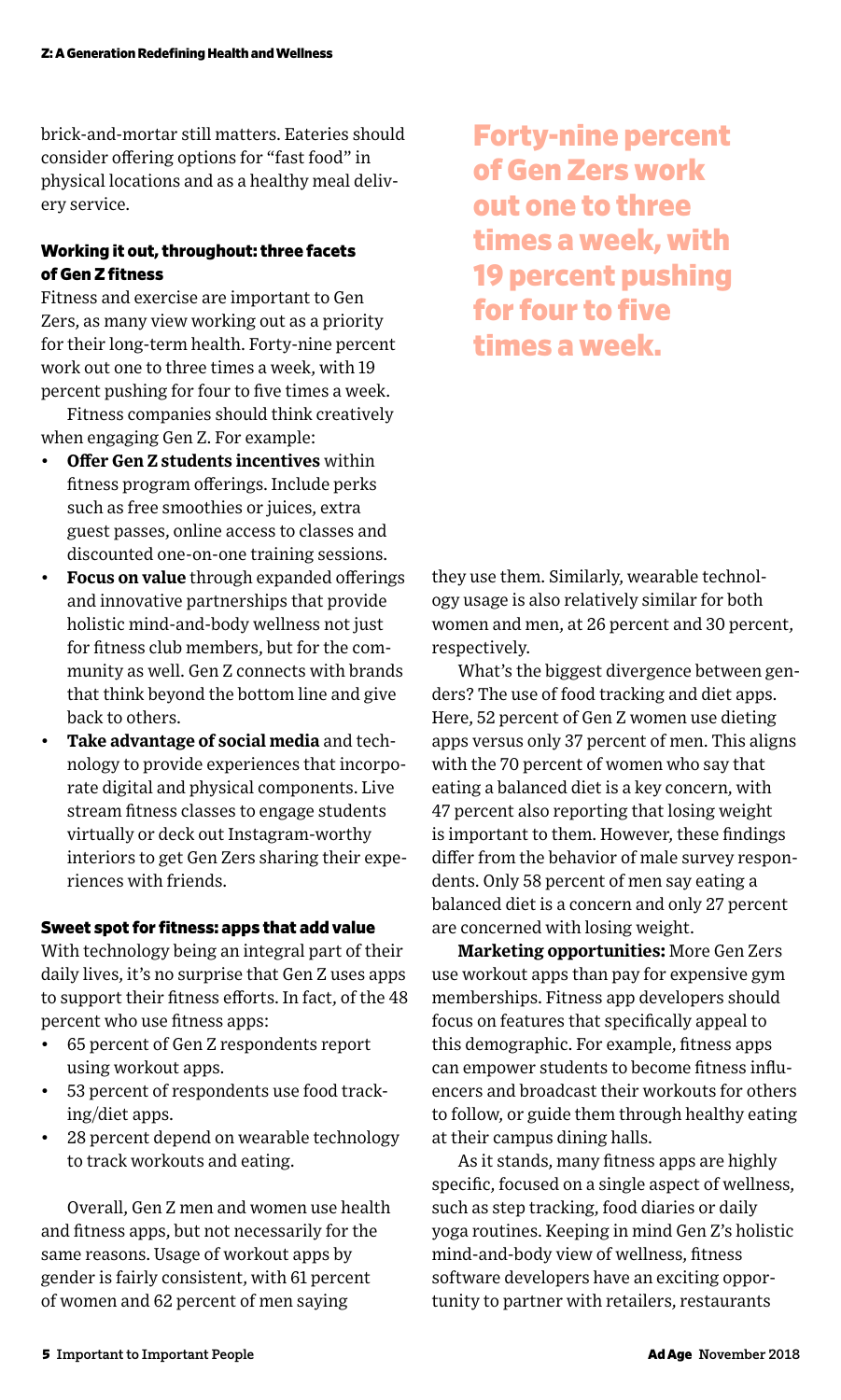and even other tech companies (think popular food delivery companies) to offer cross-promotional, in-app offers. Since the majority of Gen Zers use 10 or fewer apps per day, integrating mind-body wellness into a single experience could be the key to capturing this generation.

#### Healthy and fit inside the gym and out

When it comes to where to work out, many Gen Zers opt to stay home, saving them time and money. In fact, 43 percent say they work out at home. It's interesting to note, however, that despite having access to on-campus athletic and fitness facilities, only 23 percent say they use them, and 33 percent exercise at a gym or health club outside their school.

At the same time, 59 percent are willing to pay up to \$20 a month for a gym membership or personal training while 21 percent are willing to pay as much as \$50 a month. Furthermore, 61 percent of respondents say they'd take advantage of fitness classes if student pricing plans were offered.

**Marketing opportunities:** Gyms should focus on broadening their offerings to appeal to Gen Z's holistic sense of wellness. For example, offering add-on classes such as stress reduction workshops, nutrition counseling or partnering with grocery stores and food services would help improve the perceived value of paid gym memberships. Additionally, building support communities around wellness, whether on social media or otherwise, could help Gen Z connect with health club brands in more meaningful ways.

Alternatively, gyms can find creative ways to cater to Gen Z's budget-consciousness. For example, gyms might appeal to Gen Z's stretched schedules by live streaming classes at a discounted price for students. Additionally, gyms can offer incentives for students to join, such as discounted pricing if they use the gym at off-peak hours or programs to earn perks and bonuses when they bring guests or refer friends.

#### Sweat but look (and do) good while you're at it

For Gen Z, comfort and quality are key to choosing workout wear, and although not all of them are willing to sacrifice style while

they sweat, price is still important to these budget-conscious college students.

Overall, 33 percent say they spend \$20 to \$50 on workout clothing per year and 24 percent pay \$50 to \$100. Almost 15% spend \$100 to \$200 on workout attire and 7.5% shell out \$200 to \$500.

Women and men were fairly consistent when it comes to spending on clothing, with 34 percent of women and 30 percent of men spending \$20 to \$50. Men were slightly more likely to spend \$50 to \$100, at 26 percent versus 24 percent for women.

**Marketing opportunities:** Since value is important to Gen Z, apparel marketers can take steps to ensure that the overall quality and social image of their products surpass the perceived downside of higher prices. Gen Z feels a connection to brands that do good, so they are often willing to pay more for sustainably sourced clothing or brands that give back to the community with every purchase.

#### Win over Gen Z by helping them live a healthier lifestyle

For marketers to win over Zers, it's important to remember that this generation views physical fitness and mental well-being as more or less indistinct from one another. Health and wellness brands that want to succeed with Gen Z must stop thinking about their categories as silos and instead view wellness as an overall lifestyle choice.

Don't forget that Gen Z is not entirely dependent on digital experiences, so marketing must bridge both digital and physical realms. Brands need to curate online and offline experiences that are geared toward capturing students' attention.

Word of mouth plays a huge role in marketing to Gen Zers in the health and fitness sector, whether it's on social media or simply on the street. By focusing on experiential offerings that cater to the wellness lifestyle, marketers can get Zs talking about and engaging with their brands.

Finally, by leveraging innovative partnerships with other brands and focusing on breakthrough offerings that cater to wellness, marketers can win over Gen Z both in the here and now and in the future.